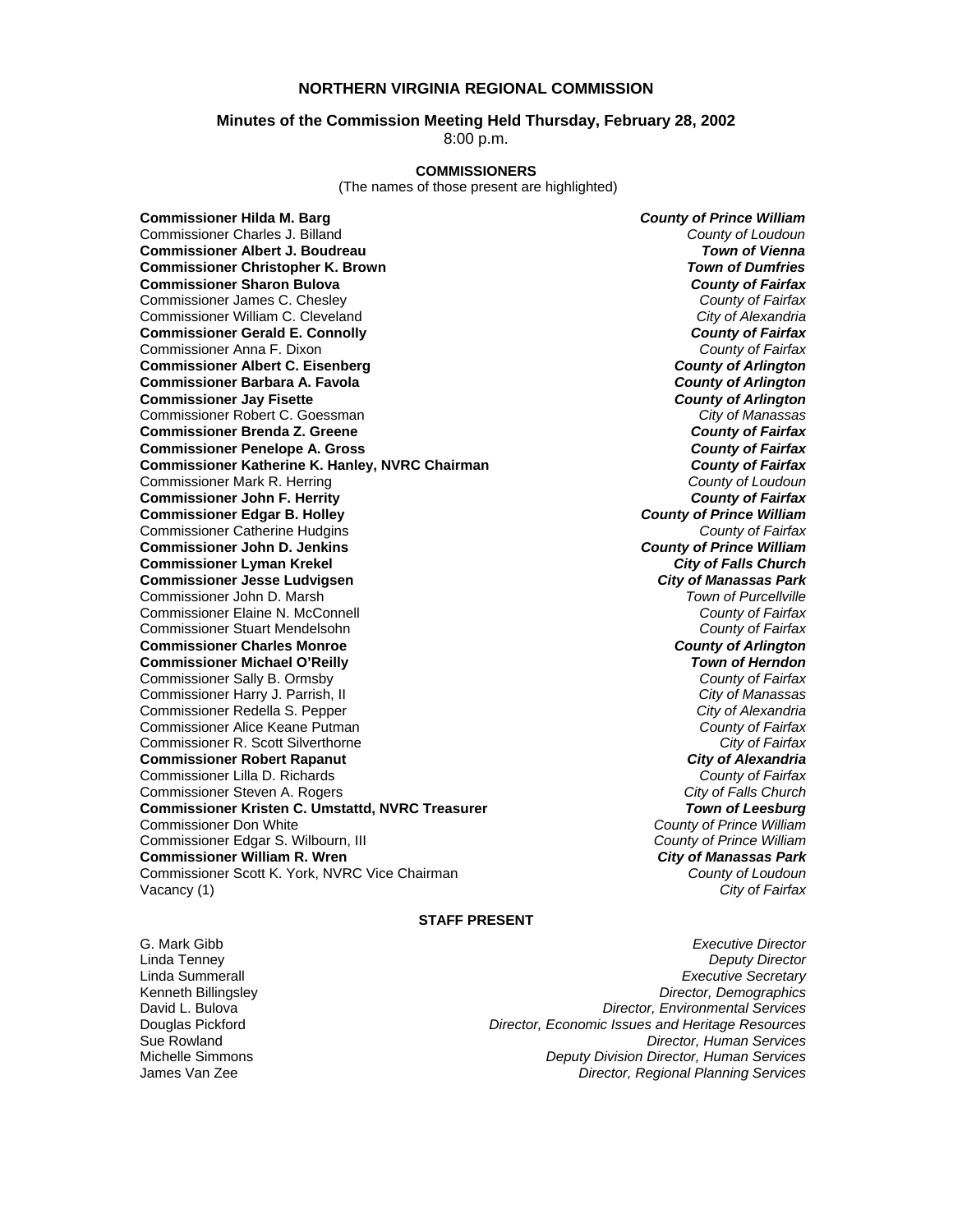Minutes of the Commission February 28, 2002 Page 2

CALL TO ORDER Chairman Hanley called the meeting to order at 8:01 p.m.

### ALLEGIANCE The Pledge of Allegiance was recited by all present.

- ROLL CALL The roll was called and all members present or absent were noted for the record.
- MINUTES Commissioner Connolly moved approval of the minutes of the January 24, 2002, Commission meeting. The motion was seconded. Commissioner Ludvigsen asked for clarification of amount of funding given to the Virginia Tourism Corporation (page 4 of the minutes). Staff confirmed that the correct amount is \$8 million. The corrected minutes were approved unanimously.
- CONSENT AGENDA Commissioner Umstattd requested that Resolution No. P02-24 be removed from the consent agenda, as a revised resolution would be brought forward. The consent agenda, consisting of the Financial Reports for January 2002, was moved, seconded, and unanimously approved.

EXECUTIVE DIRECTOR'S

PLEDGE OF

REPORT In addition to the monthly activities report included in the meeting package, Mr. Gibb called attention to two items. The Executive Summary of the Suburban Virginia HIV/AIDS Housing Plan was distributed to the members. AIDS Housing of Washington conducted a comprehensive needs assessment on behalf of NVRC and developed an action plan to address the housing needs of people with HIV/AIDS. Not surprisingly, the study found an inadequate supply of affordable housing to meet the needs of this special population.

> Secondly, Mr. Gibb called attention to the fact that an environmental film festival being held in D.C. next month will include the Four Mile Run documentary.

## CHAIRMAN'S

REPORT Chairman Hanley reported on the Virginia Association of Planning District Commission's (VAPDC) Winter Meeting held February 13 in Richmond, noting that the meeting was both interesting and informative.

> The Commission's next meeting will be at 6:30 p.m. on March 21 at NVRC. The TCC will also meet at NVRC, following the Commission's meeting.

RESOLUTION

NO. P02-25 AFFIRMATION OF NORTHERN VIRGINIA REGIONAL COMMISSION'S SUPPORT FOR ENLARGED CAPACITY OF REGIONAL ASSISTED LIVING FACILITY

> Commissioner Favola reported that the Commission is being asked to endorse Birmingham Green's funding application to HUD to replace the existing facility with a new, expanded facility.

> Commissioner Favola moved adoption of Resolution No. P02-25. The motion was seconded and carried, with Commissioner Eisenberg requesting that his abstention be noted for the record.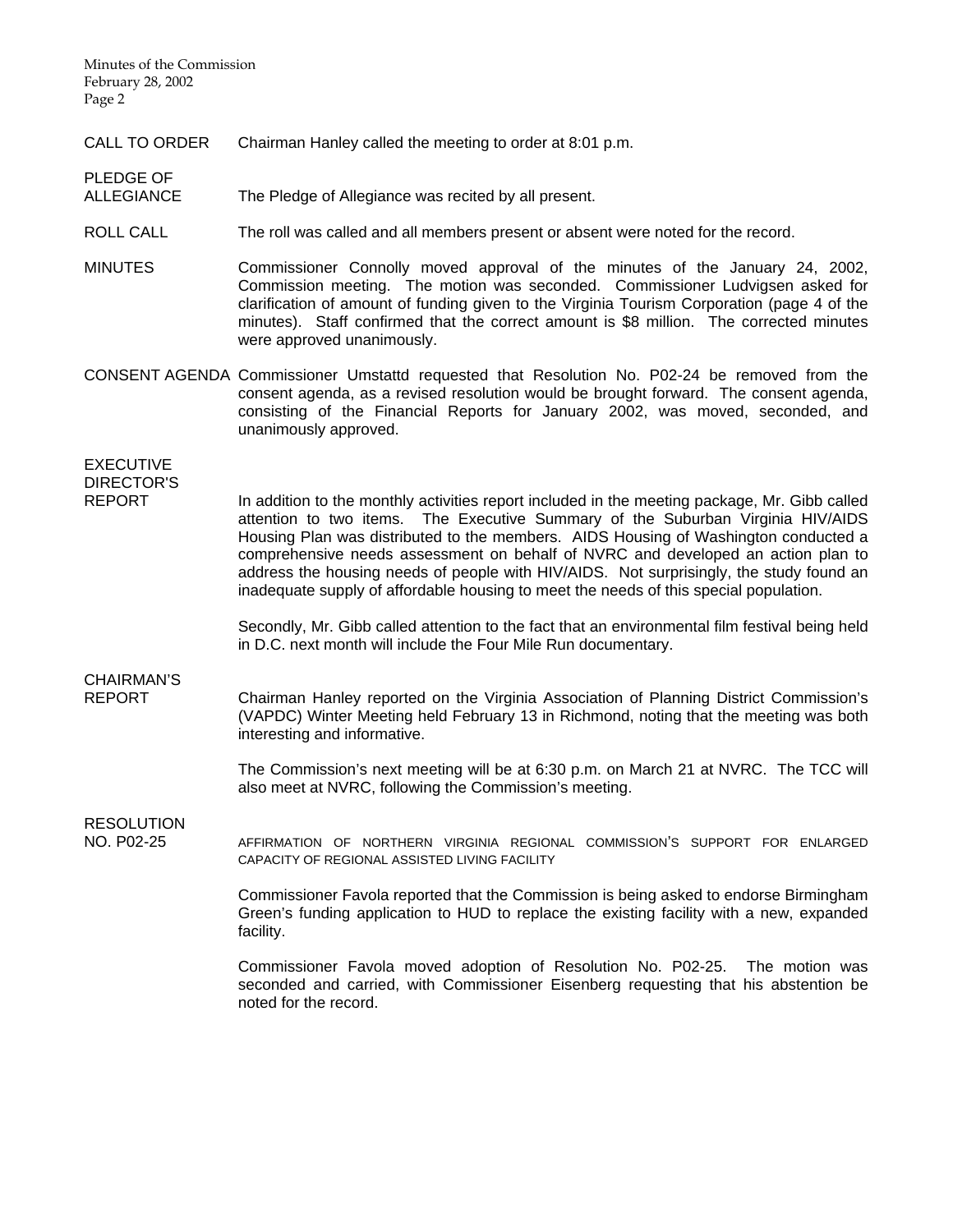# **RESOLUTION**

NO. P02-26 AUTHORIZATION TO SUBMIT A CO-APPLICATION TO THE U.S. DEPARTMENT OF COMMERCE ECONOMIC DEVELOPMENT ADMINISTRATION TO ACCEPT FUNDING TO IMPLEMENT A REGIONAL TOURISM MARKETING RECOVERY PROGRAM

Commissioner Umstattd moved Resolution No. P02-26. The motion was seconded.

 Commissioner Umstattd reminded the members they had received a report on regional tourism last month. Resolution No. P02-26 concerns economic recovery assistance for regional tourism in Northern Virginia. Northern Virginia Regional Commission will act on behalf of the Northern Virginia Visitors Consortium in co-applying with seven local economic development authorities for federal funding.

 Commissioner Bulova commented that this project is a good example of what Northern Virginia Regional Commission is all about: regional cooperation and coordination.

Resolution No. P02-26 was adopted unanimously

## LEGISLATIVE

REPORT Staff distributed a summary of pending legislation.

 Commissioner Connolly reported that the House has replaced a sales tax referendum with a local income tax referendum. Senator Saslaw introduced a bill, dividing the one percent of the income tax as follows: one-half of one percent to local transportation; of the remaining one-half percent, that would be further divided between local education (0.0425%) and the to other school districts in the rest of the state (0.0075%). The Senate Finance Committee has not yet scheduled action. Commissioner Connolly added the referendum is by jurisdiction, as long as the governing body agrees to place it on the ballot; it is not regional.

 Commissioner Connolly also reported that both sides have restored FAMIS funding; the House puts the Chesapeake Bay Local Assistance Department under the Department of Conservation and Recreation and cuts its funding. A bill has been introduced requiring localities to hire laid-off state workers under certain circumstances, and should be opposed by local governments.

### **COMMITTEE** REPORTS *Operations*

A. AUTHORIZATION TO LEASE A DIGITAL PHOTOCOPIER

 Commissioner Umstattd called attention to the revised version of Resolution No. P02-24, explaining that staff was still negotiating the most favorable lease arrangement. The revision authorizes the Executive Director to negotiate and execute a lease with the company offering the most advantageous lease.

 Commissioner Umstattd moved adoption of Resolution No. P02-24 as revised. The motion was seconded and carried unanimously.

B. Report on Public Auditor Services and Non-audit Accounting Consulting Services

Commissioner Umstattd noted that a written report from the Operations Committee had been distributed at the meeting. A copy of the findings and recommendations are attached to these minutes. Commissioner Umstattd reviewed the committee's findings and recommendations, and moved that the Commission accept the Operations Committee's report. The motion was seconded.